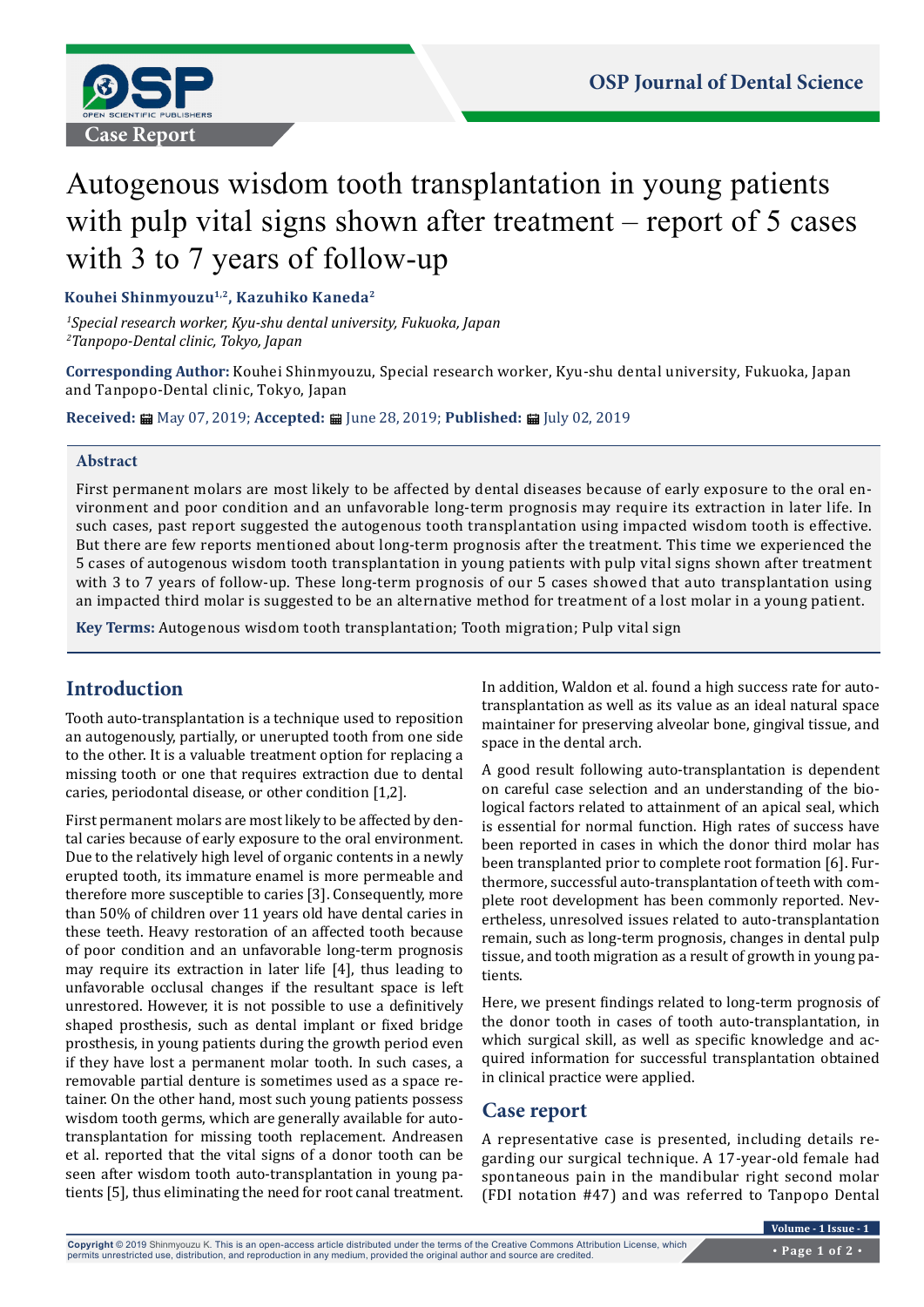Clinic in 2013. An extra-oral examination showed no facial swelling or palpable lymph nodes. Intra-oral examination findings revealed no sinus tract and no periodontal pocket, while the clinical crown of tooth #47 was severely destroyed to the under subgingival level. The prognosis of the affected tooth was considered to be hopeless due to severe damage to the coronal tooth structure (Figure 1). Radiographic imaging revealed unsatisfactory previous endodontic treatment, along with a periapical lesion and broken lamina dura. The diagnosis was a combined periodontal and endodontic lesion. Panoramic X-ray results showed a premature mandibular right third molar with half of the root in a development stage, according to Moorrees' classification, and completely impacted, thus it was considered to be a proper candidate for auto-transplantation (Figure 2).



**Figure 1.** Occlusal view, first medical examination. The right second molar (#47) showed severe decay.



**Figure 2.** Panoramic X-ray findings. The immature tooth germ of #48 was shown next to #47.

A complete explanation of the procedure, as well as its risks and benefits were presented to the patient and necessary permission was obtained. A 0.05% chlorhexidine gluconate solution was used for oral disinfection. Oral surgery was performed under local anesthesia, with an inferior alveolar nerve block used for tooth #47 with 2% lidocaine and 1:80000 epinephrine (Dentsply, Japan). The mandibular right second molar was extracted in an atraumatic manner without any bone removal. Extraction was performed with a straight elevator and the socket was prepared by sterile saline irrigation. A triangular flap design provided excellent access to the surgical site. Tooth #48 was extracted without trauma and a minimum amount of distal bone removed. The extracted donor tooth was kept in sterile wet gauze for less than 15 minutes, then placed into the recipient socket. After transplanting the donor tooth, it was splinted with rectangular wire and resin cement (Super-Bond, Sun Medical, Japan) with the adjacent tooth (#46) for 1 month, with adjustments made to remove occlusal force from the tooth (Figures 3-5).



**Figure 3.** The tooth germ of #48 was extracted with the dental follicle in the cervical region.



**Figure 4.** Immediately after transplantation procedure. The donor tooth was splinted to the adjacent tooth using a rectangular wire and resin cement.



**Figure 5.** Dental X-ray findings. Left: Immediately after surgery. Right: Three years after surgery.

An Electric Pulp Test (EPT) (SybronEndo, Yoshida Co., Tokyo, Japan) was done after removal of tooth fixation. From the period of fixed removal to 5 years after the surgical procedure EPT test results were consistently negative. No root canal treatment was performed, as the pulp cavity showed shape changes in dental X ray examinations. At 3 years after the operation, no periodontal problems were observed, while the transplanted tooth was found to have migrated in a mesial and occlusal plane direction, with contact between adjacent teeth and occlusal contact with the opposite tooth observed. EPT findings remained negative, though the transplanted tooth showed good function. According to the past report, the success criterions after treatment are no clinical signs and symptoms of infection and inflammation around the donor teeth, no pain and no sensitivity to percussion, no root resorption and no ankylosis on X-ray examination was observed [7]. On the basis of success criteria, this case was in good success.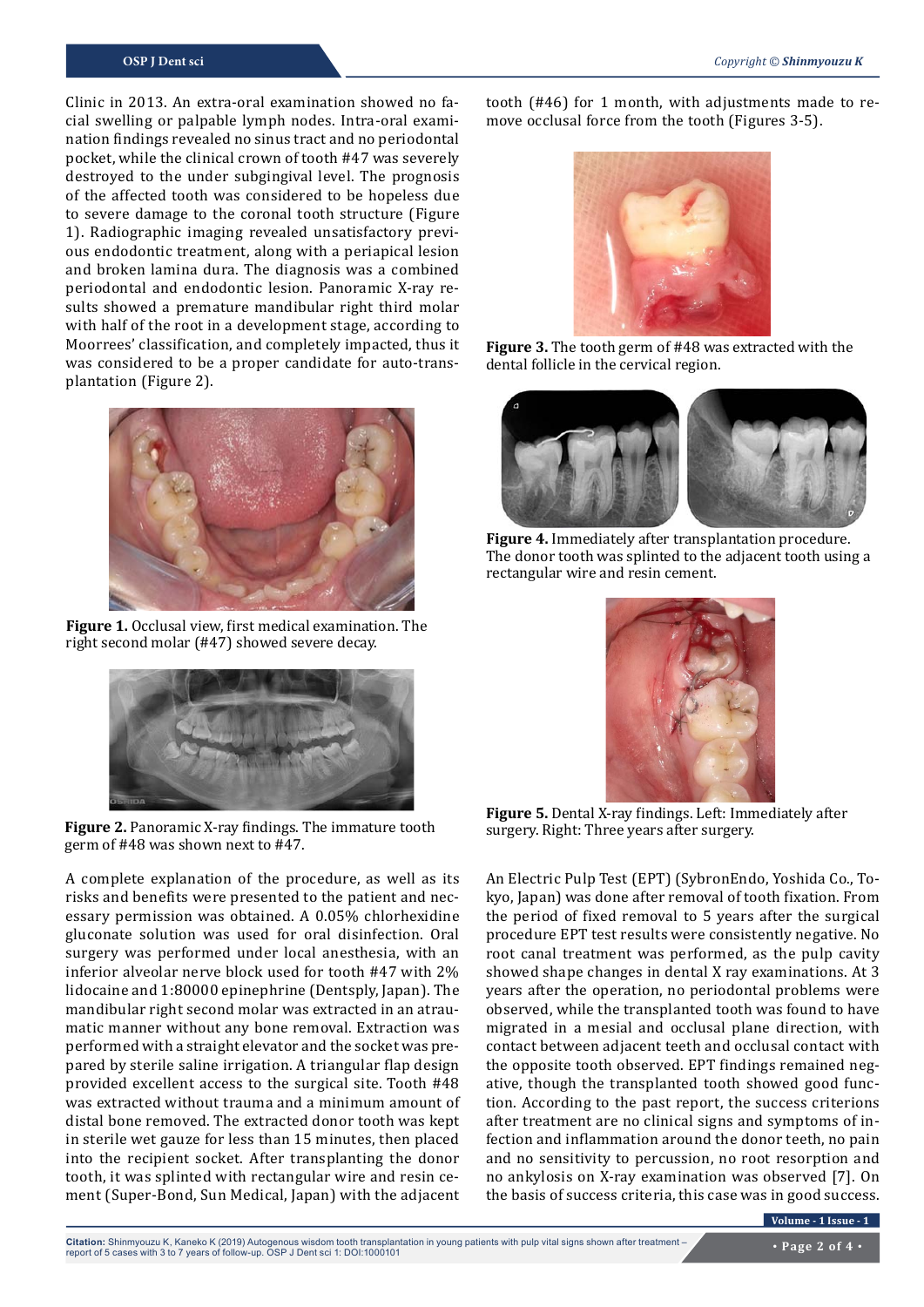Dental X-ray images of 4 other cases of auto transplantation performed in young patients are shown in (Figures 6-9). Good function was obtained in each of these cases and no periodontal problems were observed, though EPT findings were negative in all at each examination.

### **Discussion**

One of the main advantages of auto-transplantation is that it can be performed as treatment in a child during the growth period. Although few reports regarding tooth germ transplantation have been presented and the potential outcomes remain unclear, it is considered appropri-



**Figure 6.** Male, 17 years old. The donor tooth germ (#48) was transplanted in the #47 site.

Left: Immediately after surgery. Right: Seven years after surgery.



**Figure 7.** Male, 14 years old. The donor tooth germ (#28) was transplanted in the #26 site.

Left: Immediately after surgery. Right: Three years after surgery.



**Figure 8.** Female, 19 years old. The donor tooth germ (#28) was transplanted in the #26 site.

Left: Immediately after surgery. Right: Five years after surgery.



**Figure 9.** Male, 15 years old. The donor tooth germ (#28) was transplanted in the #36 site.

Left: Immediately after surgery. Right: Six years after surgery.

ate to use such a technique for patients with a missing tooth, such as the present cases. Tooth survival rates after 5 years of up to 90% have been reported with this procedure [8-10]. Nevertheless, to increase the possibility of a successful outcome, auto-transplantation requires use of meticulous candidate selection criteria, including factors such as general health, psychological state, and oral hygiene status. Furthermore, the recipient site should have sufficient bone support as well as an adequate amount of attached keratinized tissue to allow for tooth stabilization, and also no inflammation or infection [11].

Following oral surgery, the present patients required no additional treatment and only follow-up observations. Regarding pulp vitality, we were not able to confirm vital signs in any of the 5 cases using EPT. However, Mainkar et al. previously reported the efficacy of Doppler and pulse oximetry tests to detect pulp vital signs indicating calcified narrowed tooth pulp [12]. Furthermore, Gonzales et al., reported transient apical breakdown following tooth trauma or orthodontic treatment [13], and noted that affected teeth did not show vital signs in an EPT, though usually recovered to a normal condition within 1 year, thus no treatment other than monitoring was needed for their patients. In the present cohort, following the procedure, we were unable to confirm pulp vital signs with an EPT without the presence of symptoms such as radiographic evidence of root resorption or apical radiolucency. These issues require future investigation, as it may be possible to accurately detect vital signs using Doppler and pulse oximetry testing.

Even though EPT results were negative for all of the transplanted teeth in our cases, we did not perform root canal treatment, as there were no symptoms related to function and no pathological findings indicating the need for such treatment. Furthermore, the shape of the root pulp in each changed in X ray images obtained during the follow-up examinations. As for the transplanted donor teeth, sensitivity decreased over time because of calcification and narrowing of the dental pulp induced by an ischemicreperfusion reaction following extraction [14]. Therefore, in addition to a sensitivity test, X-ray findings showing dental pulp form changes are reliable for determining whether a root canal procedure is needed.

Chiego et al. reported a case of severe injury to the pulpal neurovascular bundle. They noted that differences in chronological patterns of neural and vascular repair could lead to losing control of sympathetic nerve stimulation over odontoblastic secretory activity, resulting in rapid deposition of dentin and obliteration of the pulpal lumen [15]. We considered that the same process occurred in the present cases. With that point in mind, it would not be possible to avoid root canal obliteration following the present auto-transplantation procedures because a surgical technique was used. Thus, it is important to consider the difficulty of possible root canal treatment should that be indicated as necessary.

Following tooth transplantation, tooth migration in the mesial and occlusal plane direction was observed in each